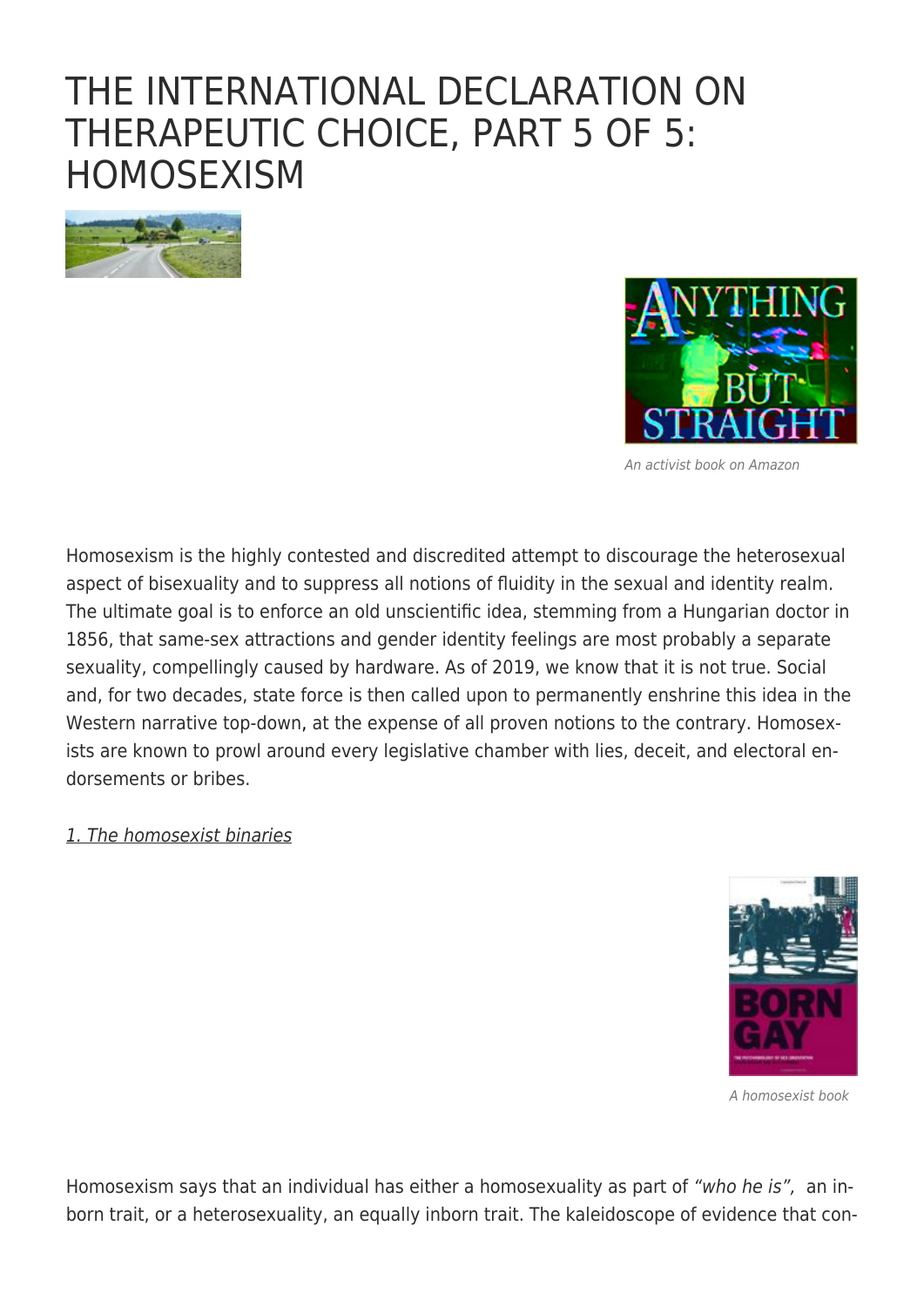tradicts this crude binary is then resolved by defining even more separate sexualities and by painting a picture of a natural diversity of hardware-driven sexualities. That is how Homosexism [simplifies](https://www.huffpost.com/entry/homosexuality--choice-born-science_n_2003361) the debate and tries to deal with the obvious.

Hence the expression "diversity" and "equality" between all these pieces of hardware as typically homosexist slogans for the masses who are then encouraged to take to the streets.

By supporting the call for "equality", legislators are unknowingly affirming the existence of different innate sexualities (which do not exist) and hence different people (which is false because everyone has the same full sexual potential). The word "people" is used over and over again in homosexist prose, making a debate virtually impossible. Because if you attack the thought, you would be attacking people. This twist is a highly efficient safeguard against thoughtful scientific discourse.



Dr. Harry Benjamin

As of 2014, the gay radical activist crowd has been run over by the [Harry Benjamin Founda](https://thetruthsource.org/transgender-history-timeline-and-studies/)[tion](https://thetruthsource.org/transgender-history-timeline-and-studies/), an extremely small but equally radical fringe of self-castrated activists promoting the discredited gender-surgery ideology as "being who you inevitably are". Their struggle has led to Transsexism.

It has incorporated in a sly and stealth fashion the notion of "gender identity" into the word "sexual orientation". Since that time, both words have been fused into a single expression by HRC activist Sarah McBride (Biden administration) into a single multi-word expression "sexual orientation and gender identity" as though that insight has been there all along. We observe how mainstream media are blindly following this Putin Putsch (the stealth redefining of reality).

It is hard to see how loving your own sex to pieces and hating your own sex to pieces are one and the same.

When discussing emancipation, Homosexism includes Transsexism unless stated otherwise.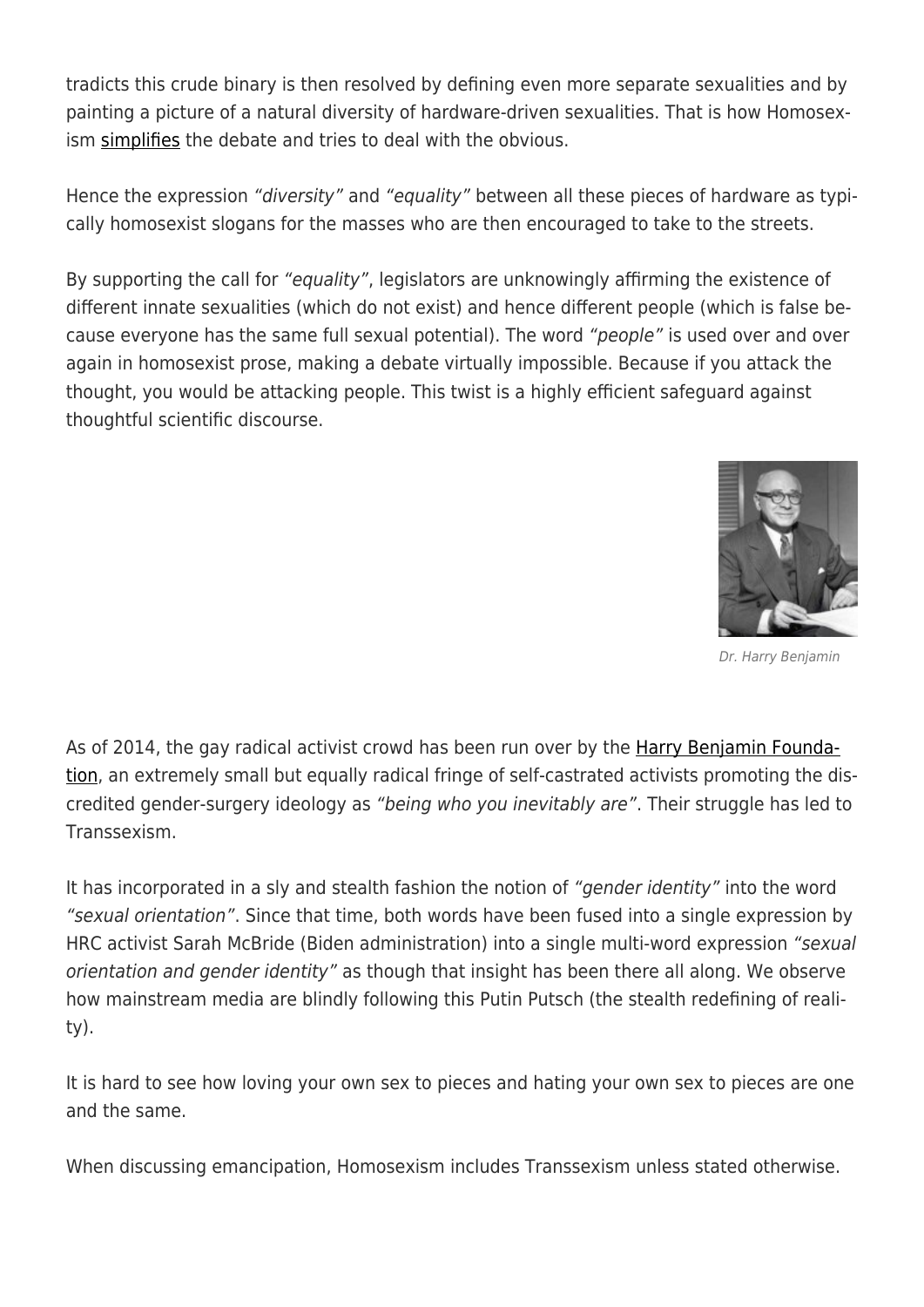If I say that the concept of possessing a "wrong body" has a high delusional quality, then Homosexism and Transsexism label this as an attack on people, which it isn't. After which homosexists and transsexists decide to attack you, your research, or your institute. So, it is actually Homosexism and Transsexism doing all the attacks on people but in their rhetoric, the roles are reversed.

In the [National Library of Medicine,](https://www.ncbi.nlm.nih.gov/pmc/articles/PMC4771012/) we [read](https://www.ncbi.nlm.nih.gov/pmc/articles/PMC4771012/):

"This article, [Homosexuality and scientific evidence" s](https://www.ncbi.nlm.nih.gov/pmc/articles/PMC4771012/)uggests that instead of supporting their claim with scientific evidence, those major medical associations merely arbitrarily label homosexuality as normal".

### 2. Homosexism does not reflect on itself

Homosexism does not raise or tolerate doubts, nor does it indulge in introspection. "Improve the world, start with the other guy", the appealing slogan reads. Well, that is a lot of other guys. To counteract this, Homosexism appropriates as many causes as possible, strength in numbers. No end-terms of the "improvement" have been agreed upon because it is a nondemocratic and anarchist movement.

There are no synods or conventions in which the movement is collectively regulated as in for example religious movements. A "community" in the form of an identifiable and accountable entity does not exist. It is mob rule.



Hence, just like the Red Spot in Jupiter, the storms will rage for decades to come. The sky is the limit.

In any movement, lack of self-reflection always leads to radicalization when personal emotions are the basic driving force. The underlying sentiments and pain, as therapists demonstrate daily, prove for them to be too hard to handle. [Draconic measures](https://tasmaniantimes.com/2022/05/tlri-releases-report-on-gender-conversion-practices/) onto others, therefore, lie waiting in ambush. Or rather, they are sure to come.

Moderate activists feel that when Homosexism is outgrowing the boundaries of a healthy debate in the public sphere and when it uses its freedoms to gain political power so as to crush and annihilate that very debate, it has morphed from Homosexism to Homofascism. Moderates feel that fascist ringleaders of any sort should be rounded up and sentenced to 10 years imprisonment, in the same way that the fascists try to impose 10 years sentences on persons they call "conversion therapists", as in [Melbourne AU](https://www.abc.net.au/news/2021-02-05/victorias-gay-conversion-bill-passes-upper-house/13122058). The debate has become ugly.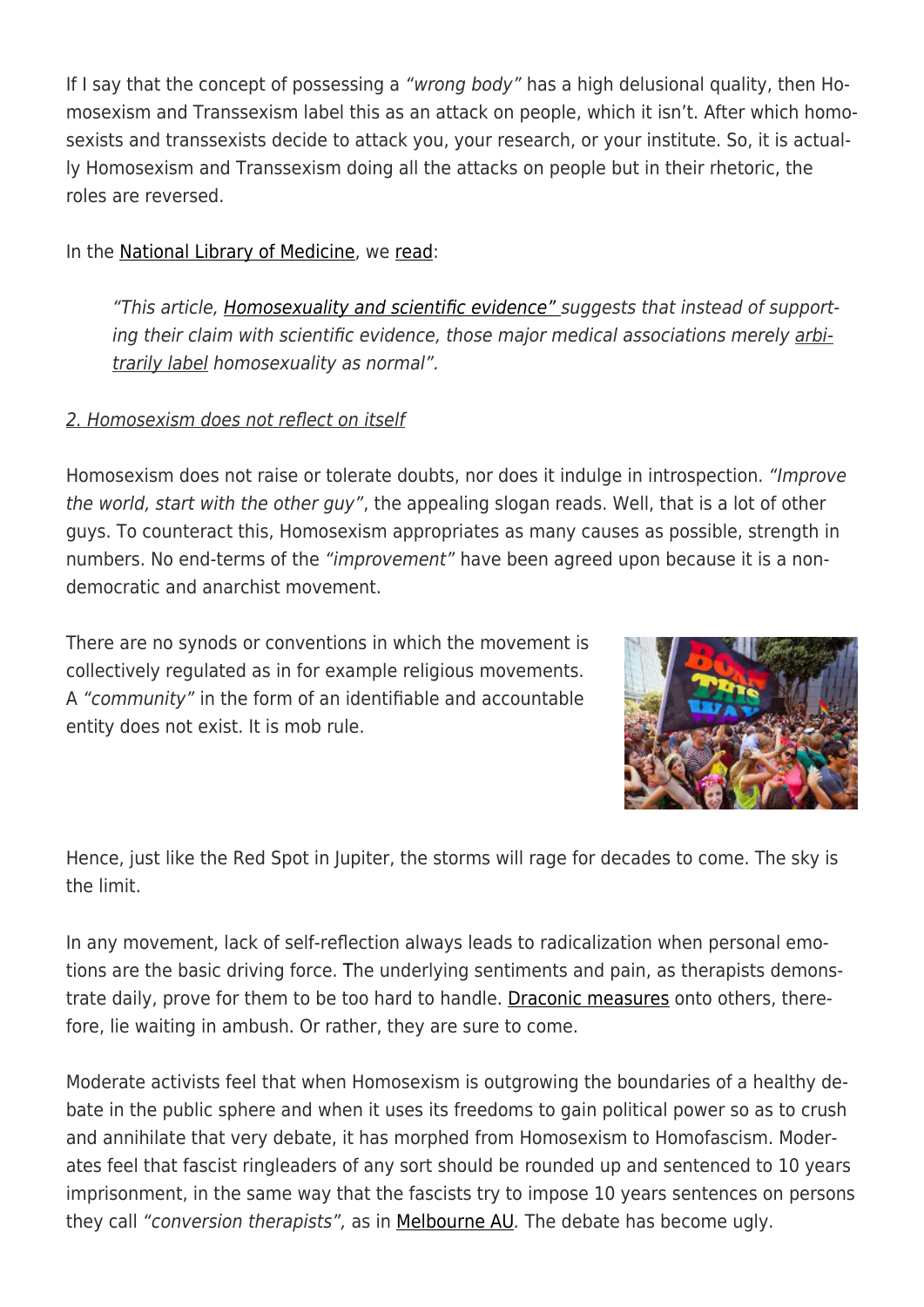### 3. What is Transsexism?

Transsexism is the ideology in which normal people are directly or indirectly forced to affirm other people's delusions, contrary to their own genetically-induced reality. It is against all the principles of psychiatry. Transsexism is a violation of human rights:

– It deprives people who are not deluded, of their right to choose for their own normality and sanity, and for the healthy future of their children.

– It imposes the software-induced confusion of Gender Identity Conflict (GIC) onto others whether they like it or not, even if those others have science on their side. They are increasingly forced to use the deluded vocabulary of the sectarian ringleaders as their own, including the "duty" to use "right" pronouns, even when addressing the normal self.

– It stigmatizes normality as a variation of the human race by labeling individuals "cisgender" instead of "normal" and denies the existence of a dormant normality in each affected individual.

– It also imprisons persons as it were, who suffer from the confusion in their agonizing hatred towards the self by offering no healthy way out toward their equally present normal identification. Transsexism is known for the active persecution of dissidence.

– Transsexism leads to a moral concentration camp where morbidity and mortality are played down, either by delusion, narrowing of consciousness, or by choice. Transgender "health care" kills by not addressing the ongoing psychiatric disorder itself and by offering harmful drugs and procedures.

– Transsexism is a violation of patient rights by failing to comply to the principles of informed consent, when disinformation and cheering squads ("support") are offered as "gender-affirming" care. They mean "delusion-affirming" care.

Just like in Anorexia Nervosa, a similar disorder with a distorted perception and lack of appreciation of the own body, violence is directed at the self. Very many do not survive or thrive in the conditioin. It is one of the highest causes of death in psychiatry. The average age of death is 50% lower than normal.



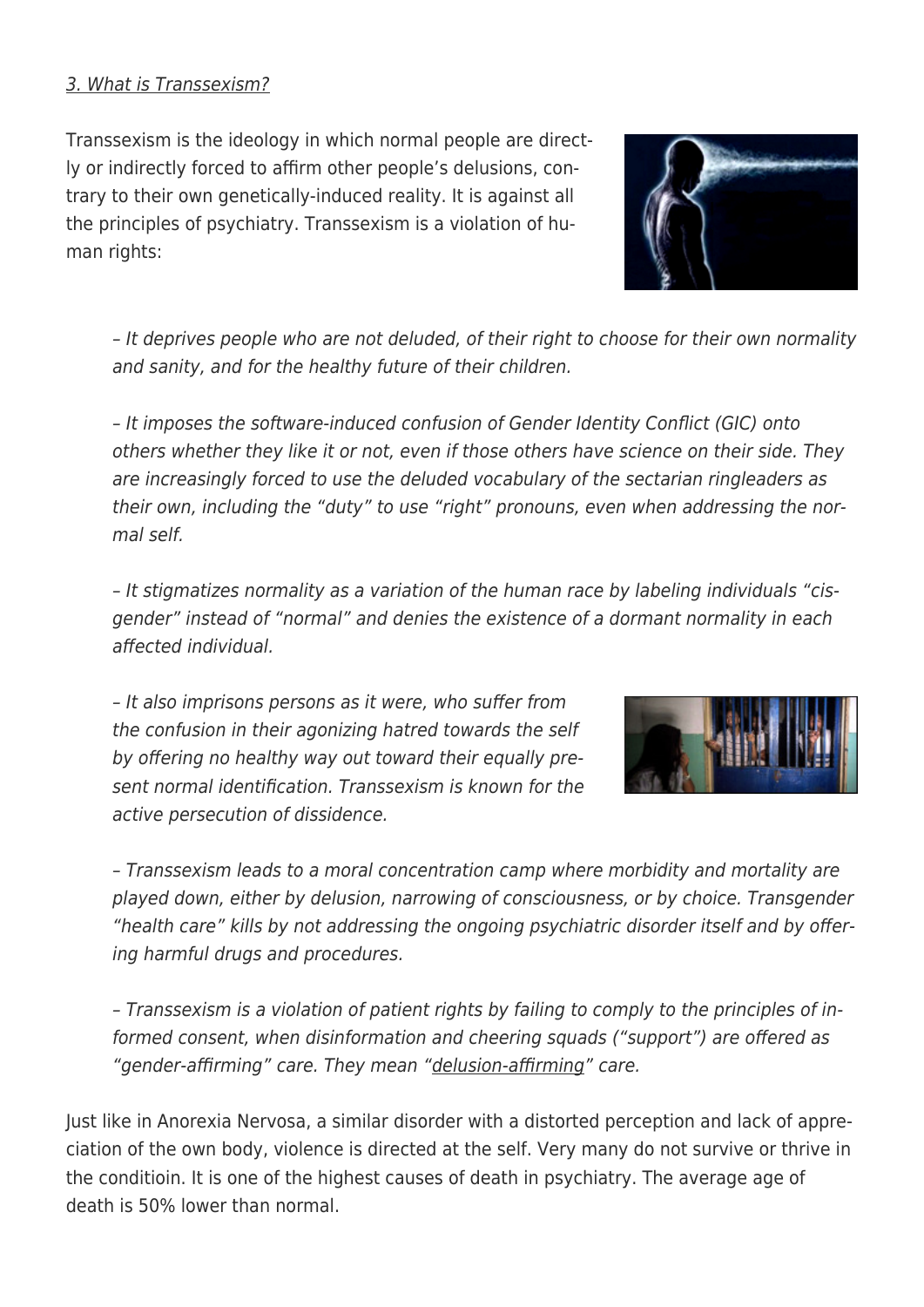The number of untimely deaths is presumably much higher since Gender Identity Disorder or Conflict is no longer listed as a medical diagnosis due to radical activism. So, no link is established in the register of death certificates.

Victims like adult patients, minors, and their families are not informed of the lethality of the condition but "supported", meaning cheered on.

### 4. Scrambling eggs

Political campaigns have been proven by homosexists [Kirk and Madsen](https://en.wikipedia.org/wiki/After_the_Ball_(Kirk_and_Madsen_book)) to be most effective when the scientific debate is not conducted in the arena of science or philosophy because that is a place where contradiction can occur.

Just like making scrambled eggs, the scientific debate is cleverly whisked into a cocktail of social issues, making it disappear from sight. Confusion reigns. A fight is relentlessly conjured and staged for compelling social issues that appeal to feelings of wrongdoing and victimhood. In this way, the scientific debate is won without a single verbal shot being fired.

With words, you get a debate that you may very well lose. So, no words are deployed but nonverbal displays (flags, colors) and irrational signals of class struggle between "groups" and "allies", a safer strategy because you do not have to explain yourself, especially if you view yourself as perfect [\(Kate Kendall](https://www.youtube.com/watch?v=vNQvIbEzX7M), 'Born Perfect® Campaign', 2014). An underdog role has been demonstrated to work like a charm ([Kirk and Madsen](https://en.wikipedia.org/wiki/After_the_Ball_(Kirk_and_Madsen_book)), 'The Overhauling Of Straight America', 1989), making the plight invincible for non-LGBT scientists.

Especially in the USA, you see homosexists politicizing every form of debate. They even politicize sports and public policies as weapons for a heroic advance of society. The scientific debate has now vanished as does the milk that goes into making scrambled eggs. This is Homosexism, a force to be reckoned with.

### 5. Same-sex attractions are software

Since 2019, in an immense genetic [study](https://exgaycalling.com/wp-content/uploads/2021/01/eaat7693.full_.pdf) on half a million subjects, same-sex attractions and doubts about subjective feelings (identity) have been demonstrated to be software issues and software issues only. There is no gay or transgender gene involved, nor a reliable pattern of genes. The "gay gene" that activist researcher Dean Hamer [claimed,](https://embryo.asu.edu/pages/linkage-between-dna-markers-x-chromosome-and-male-sexual-orientation-1993-dean-h-hamer-and) in 1994, to have iso-



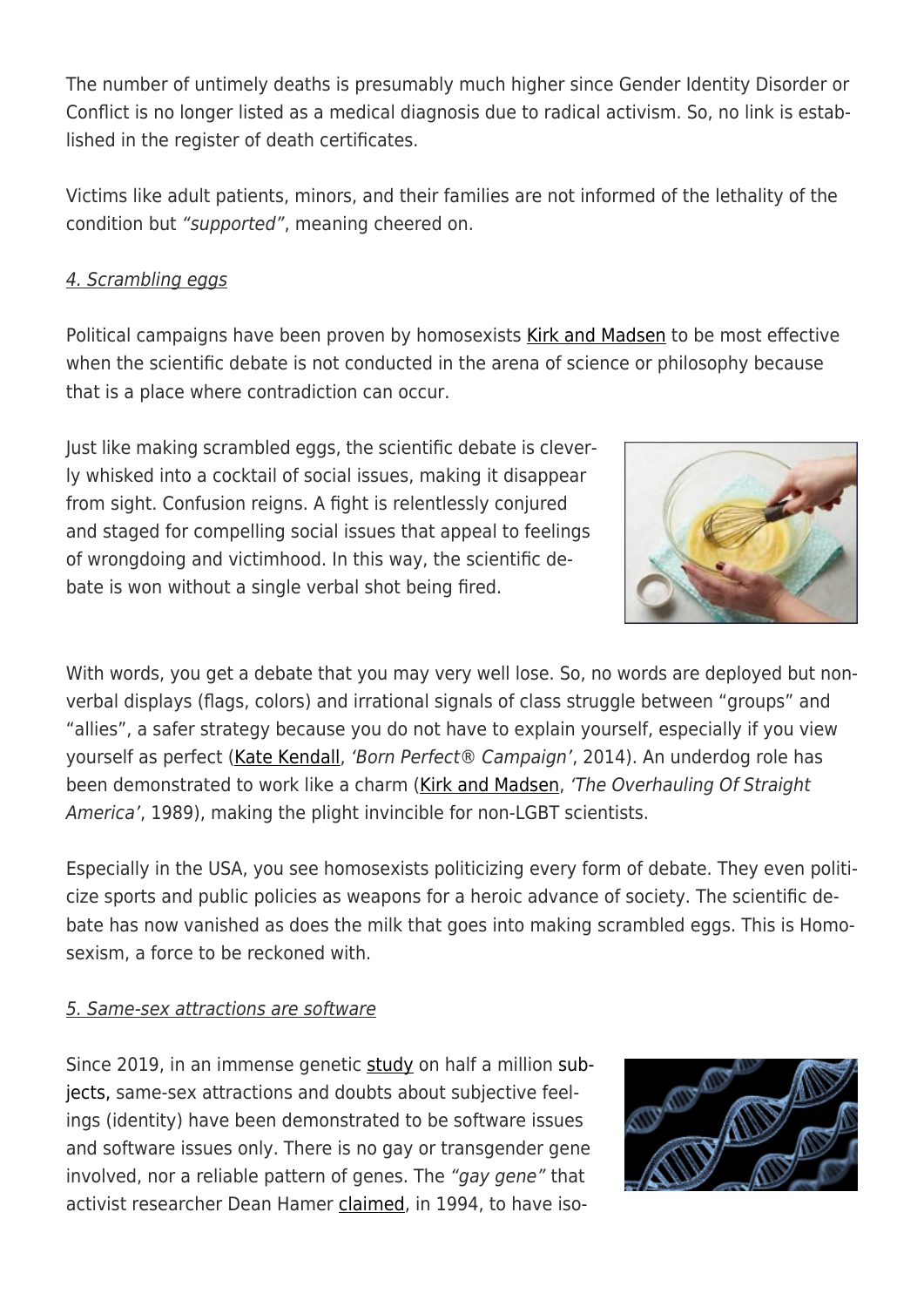lated, was found in no individual in this huge study.

Way back then, colleagues of Hamer were appalled when, in 1996, they discovered that he had invented the data and manipulated the outcomes, a hoax. In the meantime, his book "The Science Of Desire: The Gay Gene And The Biology Of Behavior" made him a gay icon and a millionaire. He has been expelled from science. The LGBT activism-infested bookseller Amazon takes a lot of books from the shelf, but not this one, [still writing](https://www.amazon.com/Science-Desire-Search-Biology-Behavior/dp/0671887246/ref=sr_1_1?crid=G0YGN01DNO90&keywords=the+science+of+desire&qid=1653117759&sprefix=the+science+of+d%2Caps%2C1856&sr=8-1) in this day and age:

"The scientist behind the ground-breaking study that made a firm genetic link to behavior".

He did no such thing. The whole book is disinformation and a wild fling of imagination. Other booksellers like Simon & Schuster [rewrite his resume](https://www.simonandschuster.com/books/Science-of-Desire/Dean-Hamer/9780684804460) to conceal his expulsion from the scientific community.

On [Onmilogos,com](https://omnilogos.com/born-gay-hoax-studies-exposed/) we read in 2007,

"As the public relations campaign began to unfold, media headlines led many to believe that same-sex attractions are innate and unchangeable. Pro-sodomy activists capitalized on multiple pseudo-scientific studies to mislead the public. The following analyses will expose these illegitimate studies and the men who conducted them, beginning with the three most cited". (Continue reading [here](https://omnilogos.com/born-gay-hoax-studies-exposed/): "Born gay hoaxes exposed").

### 6. The hoax of the hardware myth

The likes of Hamer and the gay press triggered much [suspicion](https://babylondrifter.wordpress.com/2011/03/31/evidence-for-the-biological-basis-of-homosexuality/) on all LGBT "scientists". Each time that non-LGBT researchers demonstrate results that don't please homosexists, their findings are dismissed and stigmatized as pseudoscience. Non-LGBT researchers are framed as activists with a secret social agenda.

But the opposite has turned out to be true. In 2016, inquisitive researchers of Johns Hopkins University revealed that all research to date that "proves" the hardware paradigm (1.600) publications) does not meet scientific standards of validity, meaning bias reigns galore. Not a single hardware scientific proof can be [relied](https://www.churchmilitant.com/news/article/doctor-who-questions-transgenderism-will-not-be-silenced) upon.



"Reviewing the most up-to-date independent research, both McHugh and his colleage concluded that there are many myths about homosexual behavior. Most notably, McHugh found the "born that way" theory is not supported by any of the studies".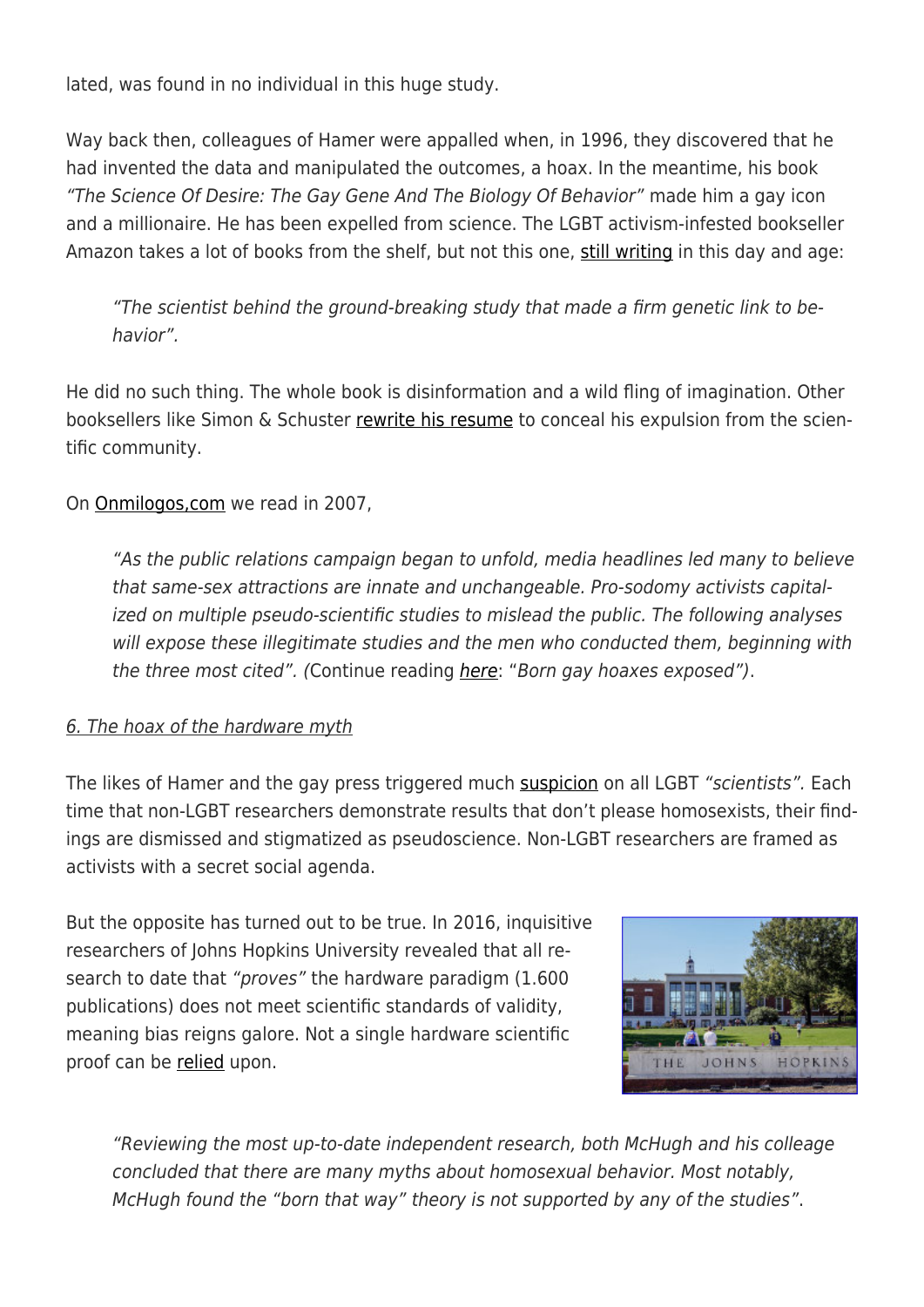As chief pyschiatrist at Johns Hopkins School of Medicine, McHugh was responsible for [putting](http://www.dailywire.com/news/6300/former-johns-hopkins-chief-psychiatry-transgender-amanda-prestigiacomo) [an end to sex change surgery there](http://www.dailywire.com/news/6300/former-johns-hopkins-chief-psychiatry-transgender-amanda-prestigiacomo), noting that he'd "witnessed a great deal of damage from sex reassignment."

When the huge [genetic study](https://exgaycalling.com/wp-content/uploads/2021/01/eaat7693.full_.pdf) went underway in 2018, homosexists insisted that they were to be consulted before publication and that an LGBT psychologist was to become a part of the research team. This move is unheard of in the realm of independent science. In the [report](https://exgaycalling.com/wp-content/uploads/2021/01/eaat7693.full_.pdf), we read:

"To help communicate our study to the broader public, we organized workshops in which representatives of the public, activists, and researchers discussed the rationale, results, and implications of our study."

Since when are activists involved in the results of a genetic study? Are they pushing for a "hardware" framing of the issue? And who may call him/herself the representative of the public who needs to be consulted on behalf of that very "public"? Ultimately, they even tried to prevent the publication. They are still canceling the study from view to this day: you won't easily find it. Homosexism, the fight to monopolize the narrative.



The study also said:

"Nevertheless, many uncertainties remain to be explored, including how sociocultural influences on sexual preference might interact with genetic influences".

Note how this team does not say how psychological and psychiatric influences on sexual preference might be at stake. No, only external influences are to be studied. This is systemic Cancel Culture of, what they call, "the other side". Influences within the person and his/her history are not even taken into consideration. If you don't seek, you won't find.

[Google,](https://about.google/belonging/) for example, has morphed into a homosexist stronghold with homosexist rainbow flags and all, where algorithms lead you to hardware prose only.

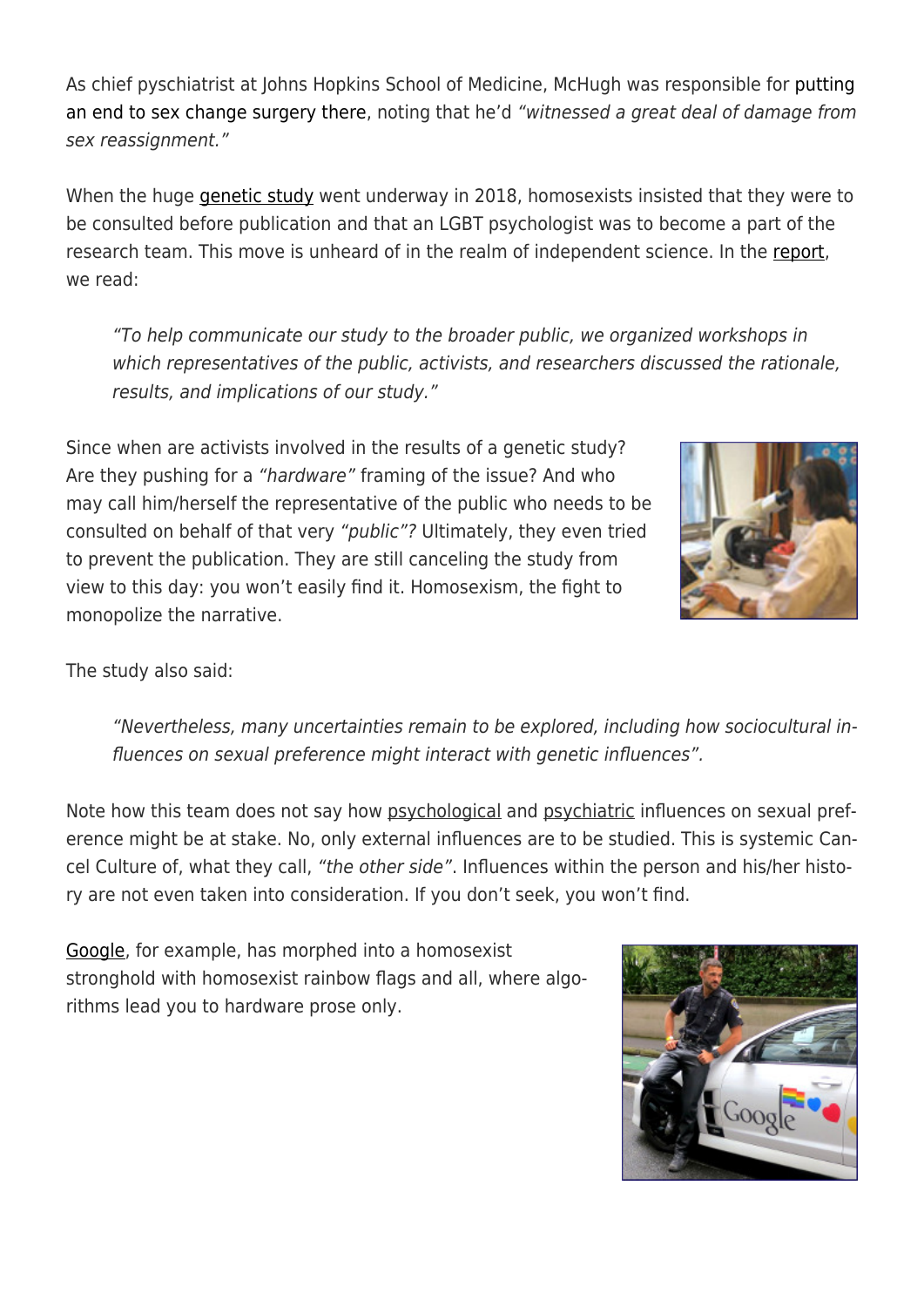The results of the 2019 genetic study turned out to be a great blow to radical activism where people had gambled their soul and fortune on being "born that way".

They are furious and are seeking revenge: the ban on professional counseling was born.



Drama at the Gay Parade, two psychologists

### 7. The revenge of the pink

At the level of society, homosexist activism has gone into overdrive through a systemic Cancel Culture of dissidence affecting all media and exchanges of information, through the hijacking of politics, state-endorsed coercion, punitive measures, and antagonistic witch-hunts in social and medical institutions.

A homosexist organization [writes](https://globalextremism.org/post/gpahe-conversion-therapy-reports-lead-to-results/) on February 1st 2022,

"GPAHE reports lead to LGBTQ victories as the deplatforming of material on therapy is successfully underway in Wikipedia, Youtube, Facebook, Meta, Twitter, Paypal, Barclays Bank, and the Apple App Store.

Good news: tech companies have already taken action against the participants who are frequenting the online sites of Brothers' Road, Joel 2:25 International, X-OUT-LOUD, Living Stone Ministries, Help4Families, Desert Stream Ministries, Restored Hope Network, Core Issues Trust, and Pure Passion TV apps. We have also met with Google Search and Microsoft's Bing search engines. Tech



companies no longer have an excuse to make this available. We won't stop until they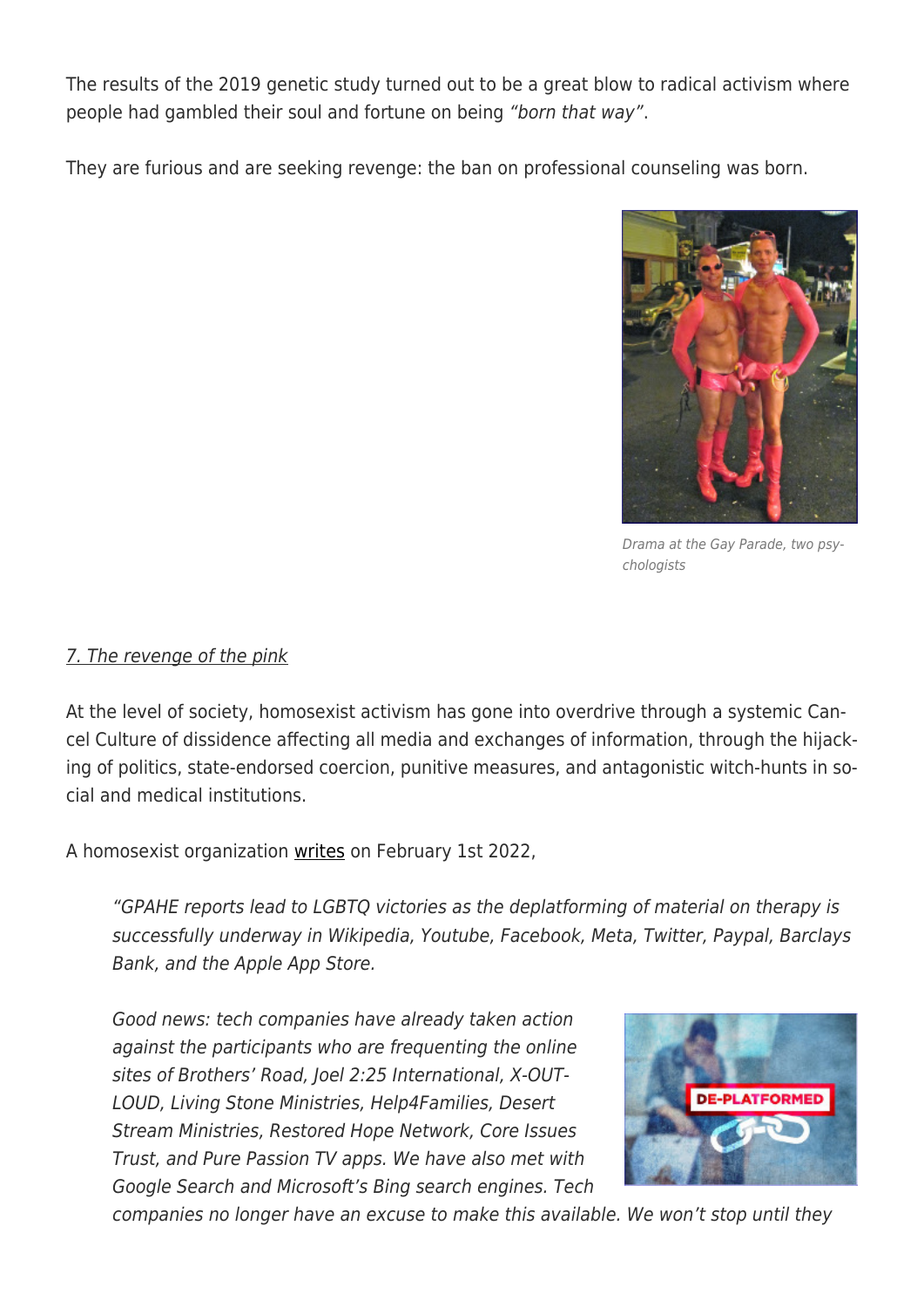Would that excuse be freedom of speech, expression, and (online) gathering? Their slogan reads: it is our way or no way. They call themselves "Global Project Against Hate and Extremism". Where is self-reflection when you need it? Mirror, anyone? Fancy defecting from the sect! ISIS, Iran, and China equally have a way of dealing with, what they call: ["apostates",](https://www.dictionary.com/browse/apostate) a person who forsakes his religion, cause, party, etc. They will be silenced.

Homosexists advocate for "freedom for all" at rallies and on TV. Little do onlookers realize the deceitfulness of these banners and picketing boards. If you want to know what they are up to, Google won't help you. These signs imply that other people are limiting freedom although homosexuality is not banned anywhere in the US, a Putin Putsch (reversal of the narrative). The message is passed on unsaid, hence it cannot be debated.

At the level of the individual, an ill-defined and pseudo-scientific Gay Affirmative Therapy has been introduced to annihilate the existence of psychoanalysis, child psychiatry, and all forms of psychodynamic psychology.

# 8. The pseudoscience of Gay Affirmative Therapy

The Gay Affirmative Therapy practices (GAT) are attempts to change or suppress a person's bisexual orientation, stimulate heterophobia, and influence doubts about gender identity so that the victim of these doubts develops, or "comes out", in an inevitable "right" direction.

### In Wikipedia, we [read](https://en.wikipedia.org/wiki/Gay_affirmative_psychotherapy),

"Gay affirmative psychotherapy is a form of psychotherapy for non-heterosexual peo-









and transsexist symbols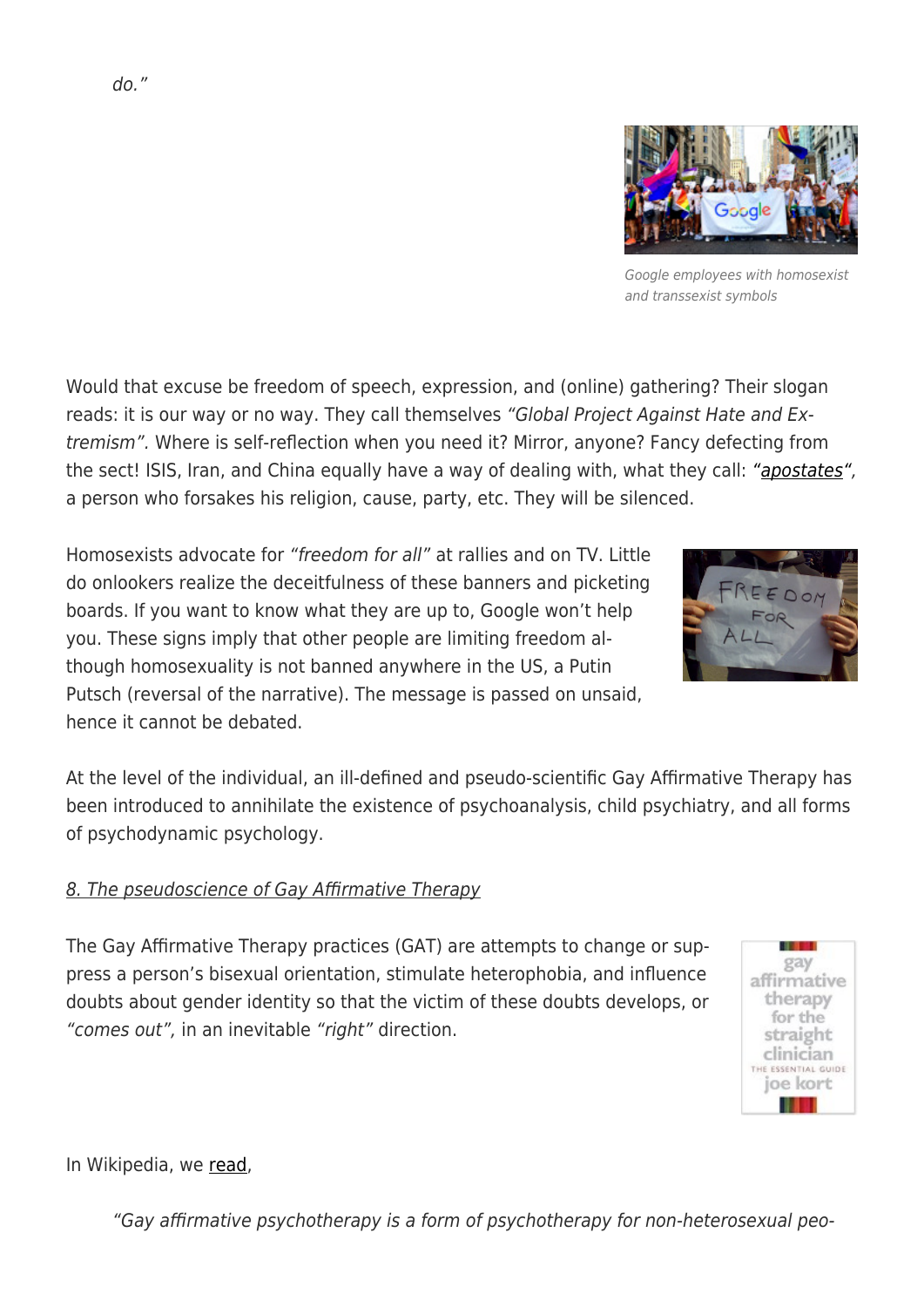ple, specifically gay and lesbian clients, which focuses on client comfort in working towards acceptance regarding sexual orientation, and does not attempt to change them to heterosexual or to eliminate or diminish same-sex desires and behaviors."

Notice how individuals are labeled "non-heterosexual" in advance, denying the concept of having a full sexual potential with fluidity: this is the essence of Homosexism. There is no way out. They see homosexual feelings as an expression of being a different monkey race.

They are not therapists, they are zoo-keepers, keeping everyone nicely locked up in his or her own cage and patrolling the perimeter of the zoo and wild-life park for intruders.



These practices have grown into an industry to create labels and stigmas, ultimately leading to a parallel society from which vulnerable individuals who have been recruited cannot escape. It is a sect: you are not coming out, you are going in, you are leaving the known world, you are "supported" into saying goodbye.

The ultimate goal is to create a homosexual lifelong identity with group-thinking and "belongingness", to solidify heterophobia, and to help confused children and vulnerable youngsters deny the delusional quality of possessing a "wrong" body.

When new-fangled self-declared "gender experts", quacks, administer or even hint at puberty-blocking hormones, they are unknowingly declaring the natural body to be wrong indeed, and doubts and confusion to be right. Normal physicians declare the normal body to be normal, quacks declare it to be a paramount medical challenge.

They do so with the full weight of the profession. What child can argue with that? These quacks evoke extreme mental and physical harm, estrangement, and suicide idealization.

Their influence or "support" (read: brainwashing and cheering squads) is never taken into account when they evaluate and publish the long-term results of their patients. And when Transsexism becomes state ideology as now in The Netherlands and Belgium, neither does it have to be.

In Belgium, a man with a transdelusion (De Sutter, Green Left Party) has been appointed deputy prime minister, stealthily sneaking radical LGBT ideology rule into this deeply divided country (divided for many other issues). ILGA called it a ["milestone for our cause"](https://www.politico.eu/article/petra-de-sutter-transgender-deputy-prime-minister-milestone-progress/), referring to the activist quality of this nomination.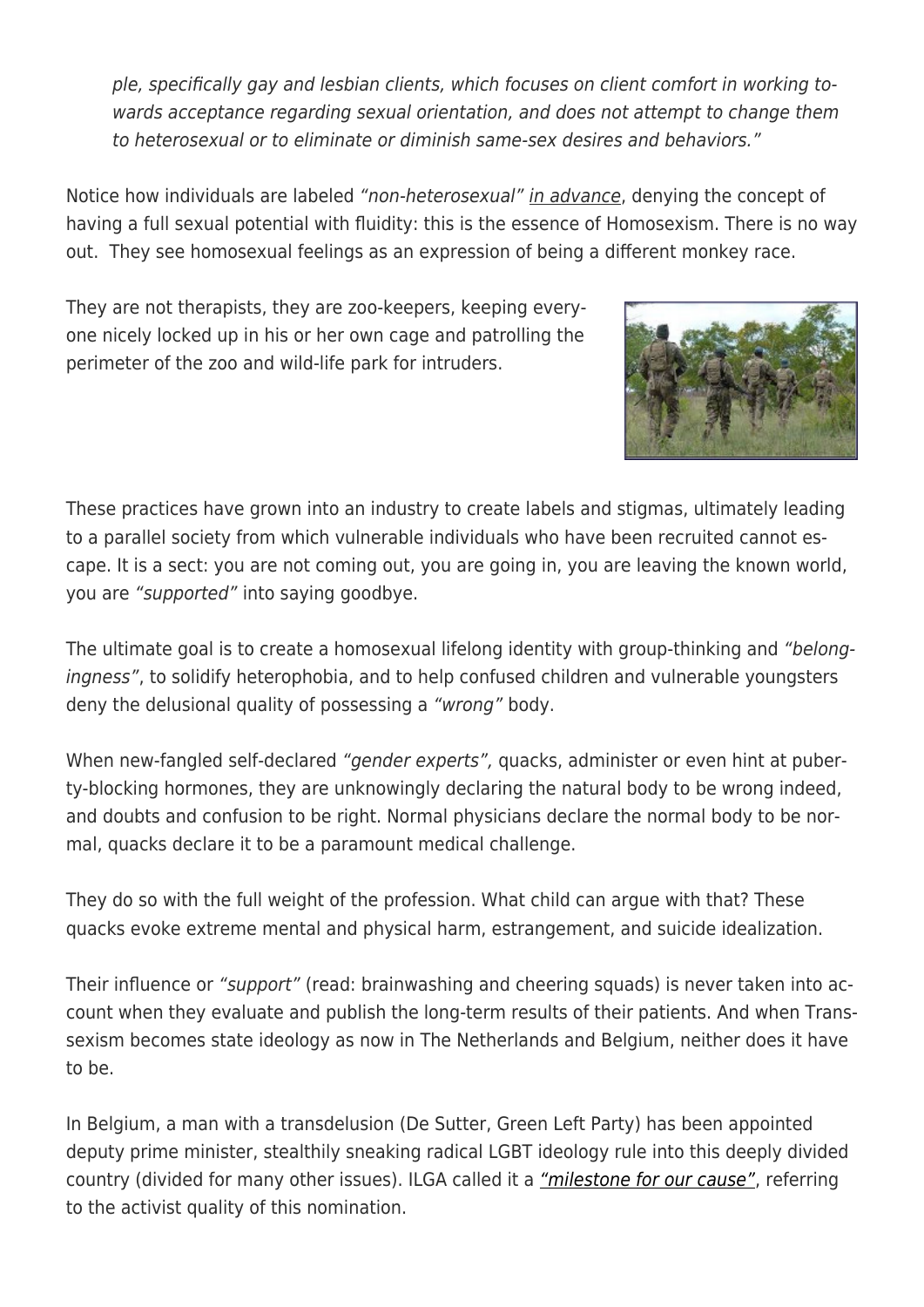

Rainbow flag dominating Rijksmuseum Amsterdam

In Summer in Amsterdam, ideological flags of extremism flood the public space, even the waiting rooms of many hospitals and nursing homes, not to mention museums or the National Rijksmuseum.

Quacks evoke the glorification of the auto-aggressive nature of the clients who are trapped in a delusional state of endless projections.

"I'm okay, it's just my wretched body. I'm okay, it's just wretched society out there somewhere".

### 9. Moderate activism

Moderate activism sees same-sex attractions and gender conflict as a software issue and hands out a temporary sticker, one you can peel off when, after one or two years of achieving self-esteem, you feel the urge to move on, to see what life has more in store for you. Radical activism (Homosexism) gives you a tattoo deep in your skin. You can always check in but you can never check out. This, then, is the essence of Homosexism in a nutshell: they insist on using unwashable ink.

Homosexist and transsexist GAT has no explanation for the way that [5 out of every 6](https://www.transgendertrend.com/children-change-minds/) children/youths with gender conflict get over their deluded thoughts by age 16 as long as the delusion is not affirmed. How on earth could the ink wash off? They are at a loss for words.

In no way can their loss of words be promoted as an appropriate form of care and a necessary measure of protection for the client. They fail to address the auto-aggressive impulses stemming from the deluded mind itself. The dude hates himself, it is not society that hates him. Society cares, is saddened, and grieves. In their obvious state of denial, in their sect, GAT is responsible for the 35%-death rate that society is witnessing in the trans-delusional group, the highest percentage of all conditions seen in psychiatry.

Suicide ideation is the main phenomenon seen in the "Questioning" group of clients. Thousands die annually in trying to evade a lifelong homosexist stigma which alienates men from opposite-sex comfort, belonging, and sense of self. The label feels awkward, it hurts, and is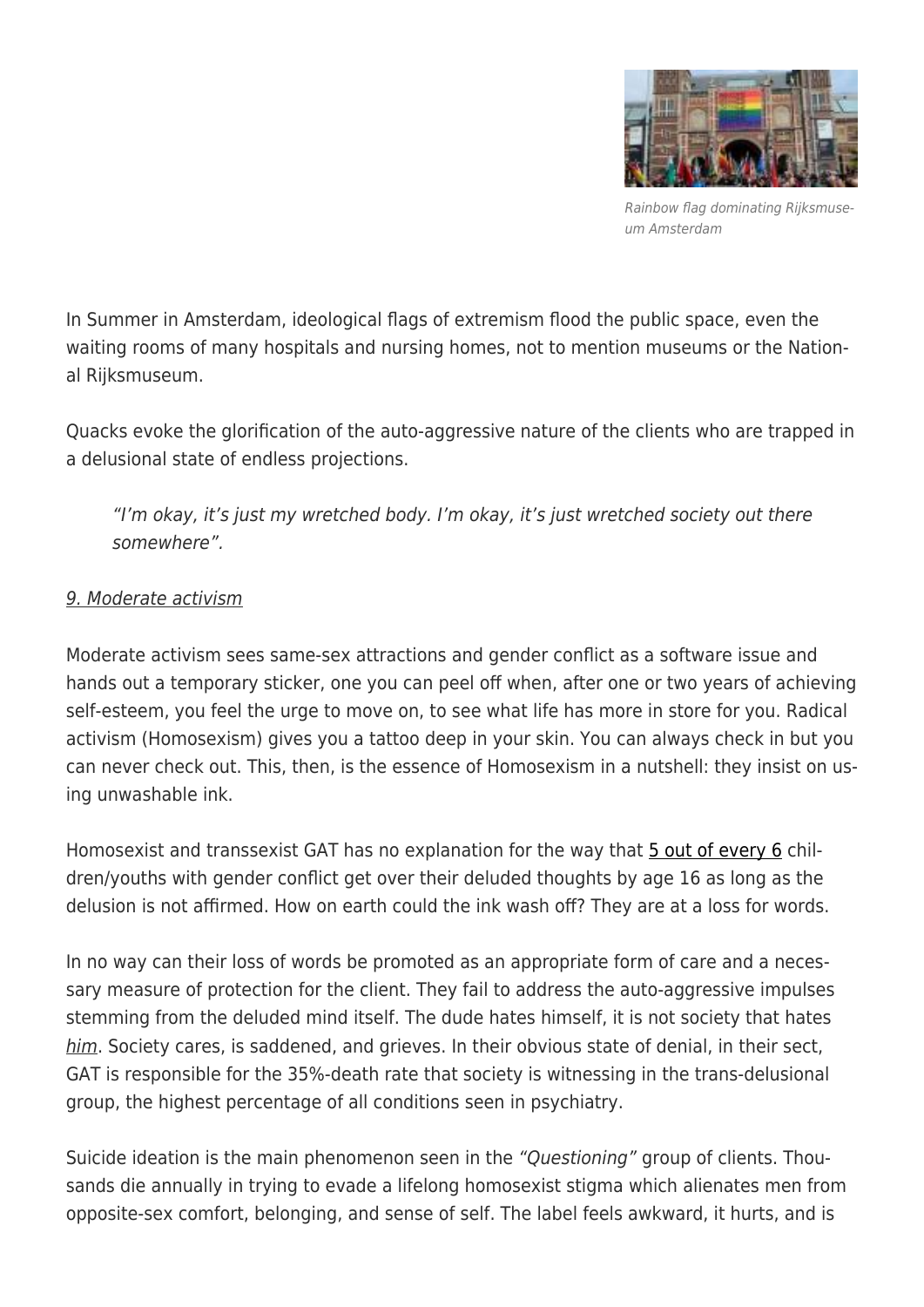unlivable. The despair created by a stigma that throws you into a separate monkey cage is great.

In the [National Library of Medicine,](https://pubmed.ncbi.nlm.nih.gov/9141776/) we read:

"Homosexually oriented males accounted for 62.5% of suicide attempters, although they form less than 3% of the population. These findings indicate that men with homosexual feelings are 14 times more at risk for a serious suicide attempt. The predominant reason for the suicidality of these young males may be linked to the process of "coming out", that is to say having to adopt a life-long label".

Many would rather die than call themselves "gay" for life, not beause there is a negative ring to it but because there is no way back, so research has proven. Homosexism, the labeling industry, kills. GAT activists nevertheless present their "coming out" process as their major contribution to society.

These quacks seek to change laws in the West so that they cannot be held accountable. Hence their construction of an ["Association of LGBTQ Psychiatrists](http://www.aglp.org/index.htm)" in 2015, a quick and dirty job to make it look fancy and scientific, to mainstream their sect.

They politicize medical issues and medicalize political issues, the scrambled eggs approach in which rationality and irrationality, fact and opinion, are intertwined so as you cannot tell the difference any more. Almost all issues of exclusively the Democratic Party are given a nice psychiatric rub to medicalize political choices, robbing other people of the right to disagree on whatever grounds or opinions they may uphold [\(position statements\)](https://aglp.org/Pages/education-advocacy.htm).

This castration of political opponents in any debate ultimately leads to deeply felt grudges against this crowd, which is then music to the ears of these activists, justifying their victim bias.

They are trapped in a treadmill that they do not acknowledge since it is always others that need to be improved. The contribution of this association to society is systemic polarization: don't tackle me, look at others, go for it!

These political activists are not fighting a taboo, they are creating it by telling non-believers



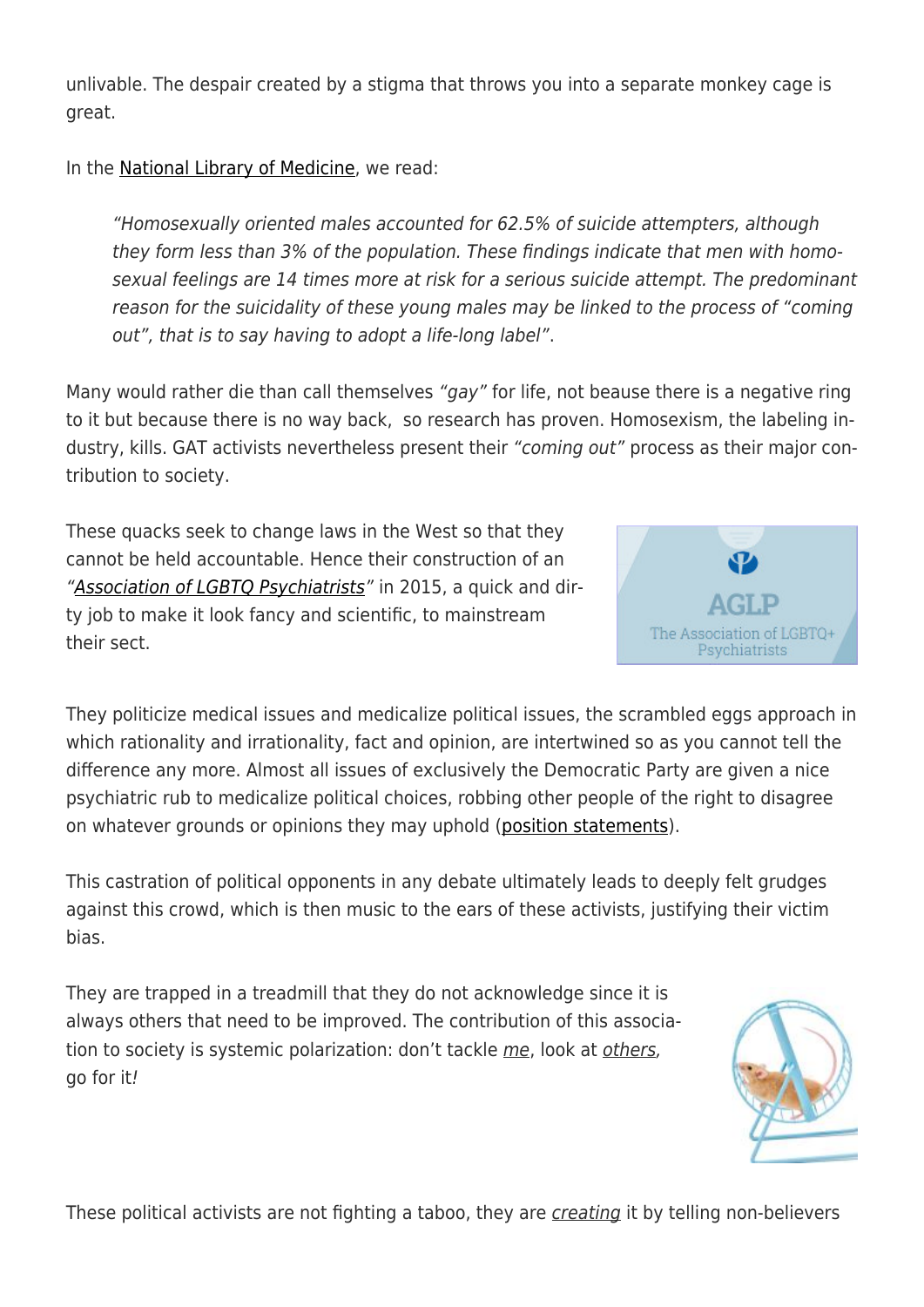of their paradigm to shut up or we will be coming for you.

### 10. Physician-client relationship

In a recent campaign against Texas anti-abortion laws, the homosexist Association [writes:](https://www.aglp.org/Pages/education-advocacy.htm)

"The law represents an egregious intrusion into the physician-patient relationship and the autonomy of individuals to govern their own body medically."

Having pronounced this sermon, is this statement not equally applicable to the anti-therapy laws that they themselves are campaigning for, the right to govern your own mind? Homosexism is therefore a narrowing of consciousness, a locked-in syndrome.

### 11. Homosexism is hate speech

Laws against what is falsely labeled "conversion therapy" constitute hate speech, deliberately meant to crush the freedoms of a formerly free society and to rob professional organizations of their self-corrective mechanisms. Correcting is done for you and without you.

Scientific freedom comes to a halt, thousands of pages of evidence-based scientific literature are ruthlessly stigmatized as 'snake oil' (the nerve!) or other nasty stigmas, "diversity" is purged of dissidence, and the Cancel Culture erases all traces of the hate-driven overhauling of the Western narrative. Schoolbooks are rewritten, adolescents receive boxing gloves and conservative citizens are assigned the ultimate punching bag. The slogan is "glad to be gay". bang-bang, gotcha.

Homosexism means war. And then the newest version of the rainbow flag suddenly has the word "peace" all over it (have you seen it?), the ultimate Putin Putsch (creating confusion by a barely noticeable twist of the truth). This makes it look as if other persons are seeking war. Clever.



The activists in so-called LGBT organizations, professional or otherwise, are hate groups who dream of (state)-violence, and who project their malice onto the outside world, leaving their own state of mind cleansed of aggressive and auto-aggressive impulses. Wallowing in self-pity has become the norm instead of the problem.

## 12. 1973 and the onset of perma-frost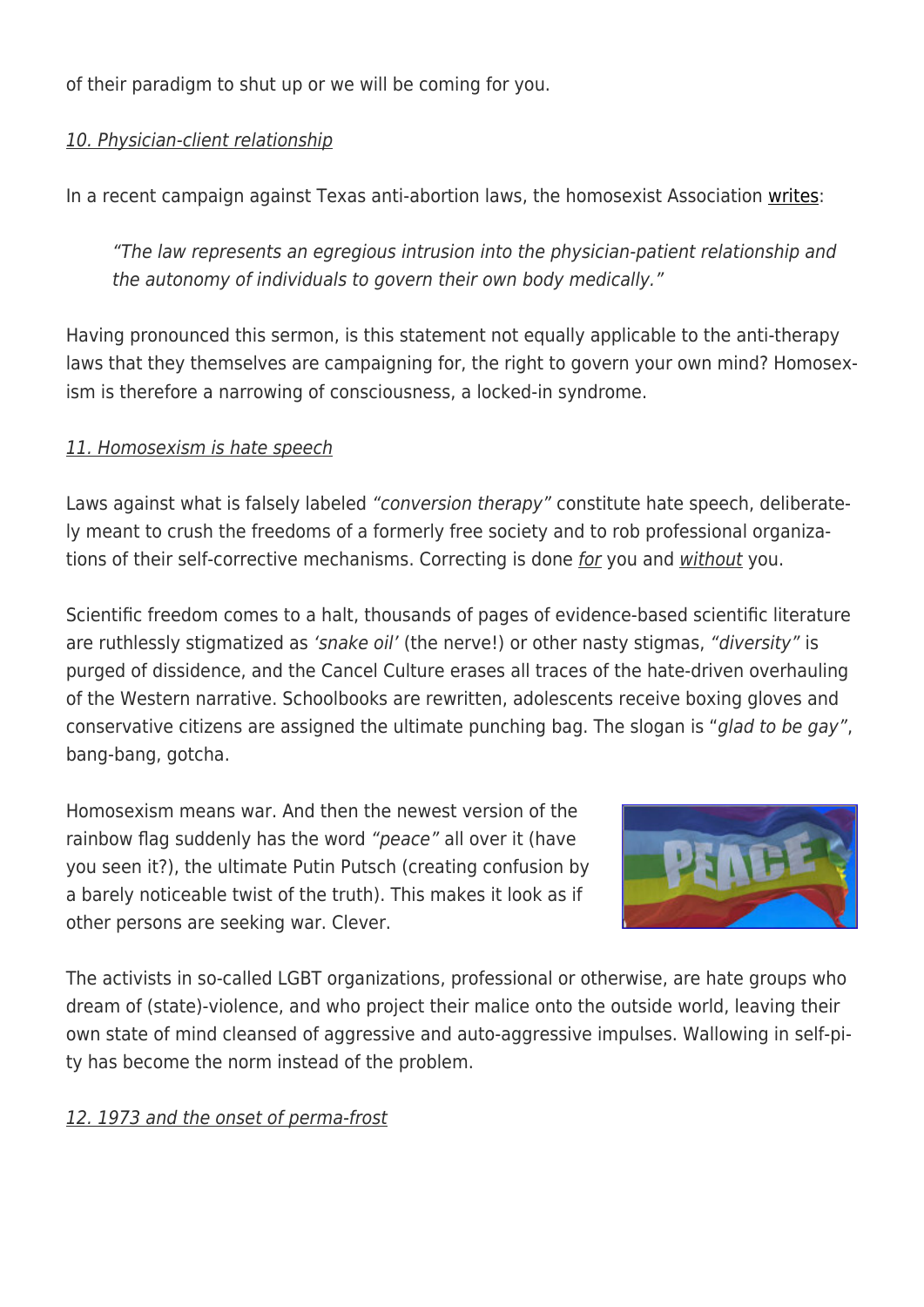

Organized riots at the 1973 insurrective APA Convention

Most of the so-called LGBT associations found a "raison d'être" (reason to be) in the 1973 successful smashing of the American Psychiatric Association convention with organized insurrective riots; they have consolidated this alleged consensus, canceling all mention of what really went on (42% voted against, and with an activist riot outside comparable to Capitol Hill in 2021, meant to put the pressure on, physically blocking the entrance for three days). Victorious, they are now living in a state of perma-frost.

They have dug themselves in in igloos and refuse to catch up with scientific progress and shifts in paradigms in the outside world. They have lost contact with reality, ultimately leading to the belief that, yes, wrong bodies are everywhere to behold. No psychiatrist in his/her right state of mind may pronounce to a client or legislative assembly that your natural body is merely an option. Mentally, they have lost it, I daresay: these Eskimos and their harpoons have become dangerous. They are even contemplating putting parents out of their parental control if they do not speak Inuit, their tongue.

For example, parents who do not want their children to be castrated as "transgenders", are accused of child abuse and obstructing "health care"; the National Center of Lesbian Rights is considering how to remove these children from their "abusive" homes through legislation. Judges are increasingly sentencing defendants to mandatory LGBT awareness training for "misdemeanors". Institutions are being stigmatized with LGBT-friendliness ratings to evoke negative consequences for their functioning, funding, or existence. Steps are being undertaken to create LGBT questionnaires for Human Resource management of employees for promotions and hiring & firing. And there is much more to come.

## 13. Homosexism is the control of the narrative

"In the beginning was the Word" (John 1:1). Well, Homosexism has certainly taken that one to heart. The radical-activist campaign against so-called "conversion therapy" is in essence a homosexist ban on discussing the true nature of bisexuality. Sexual intimacy with the opposite sex scares the hell out of them. And no therapist can guide or help a Questioning youth (the Q in LGBTQ) if he/she does not accept, embrace, and celebrate in an equal fashion sexual inti-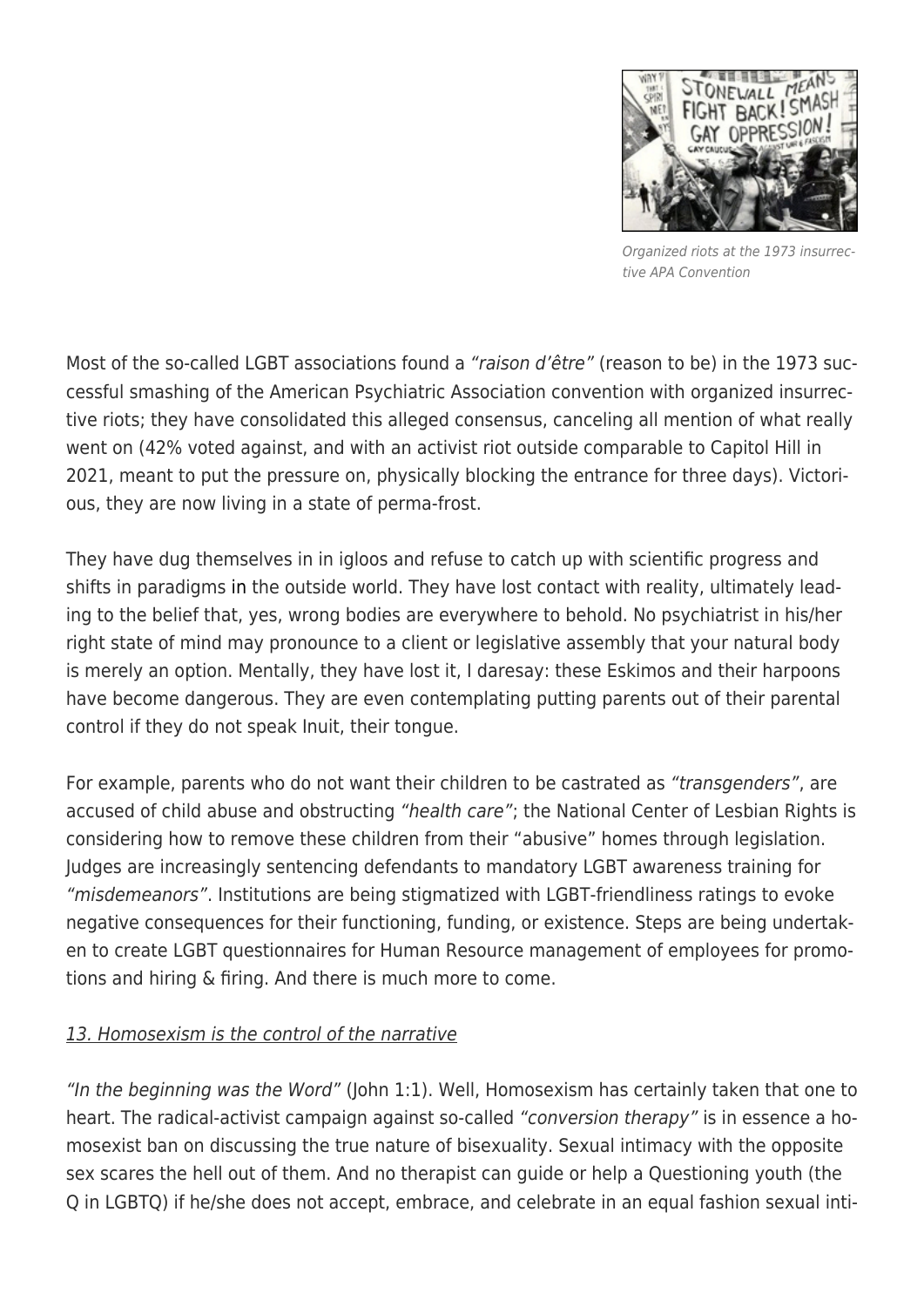macy and emotional dependency on the opposite sex. Hating and disapproving of opposite- sex attractions and relegating them to "the other side" by creating a taboo on the topic makes you by definition unfit to counsel children and youths.



Drama at the Gay Parade

Lawmakers are being set up by the activists, as in [Tasmania](https://tasmaniantimes.com/2022/05/tlri-releases-report-on-gender-conversion-practices/), to even persecute non-professionals and criminalize their merely "assessing" the array of mental problems to be found in this client group. And that array is huge by all medical standards. The new law also prescribes in the small print that homosexist groups forthwith receive \$2.5 million a year for "advocacy". For such a small island, that is a great sum. Tax payers are now chipping in to have their own freedom of religion curtailed.

US radicalized groups [receive hundreds of millions of dollars](https://www.fundsforngos.org/foundation-funds-for-ngos/20-foundations-trusts-fund-lgbt-programs/) from an arrange of foundations annually to bring their stance into legislation worldwide.

Heterophobia makes you hostile-aggressive; the victims of this phobia feel a need to defy and tell other people off. Heterophobia is hate. And this hatred is then projected onto the outside world: "I'm okay, it's just society out there somewhere".

In the IFTCC Declaration, we read:

"Governments have a duty to protect the rights of sexual minorities to choose opposite- sex relationships as well as same-sex relationships – and not to be pathologized in doing so. Researchers, therapists, and clients should be able, in principle, to identify factors that are leading to these changes all around us and use this knowledge to help people who are desiring change".

### 14. Conclusion